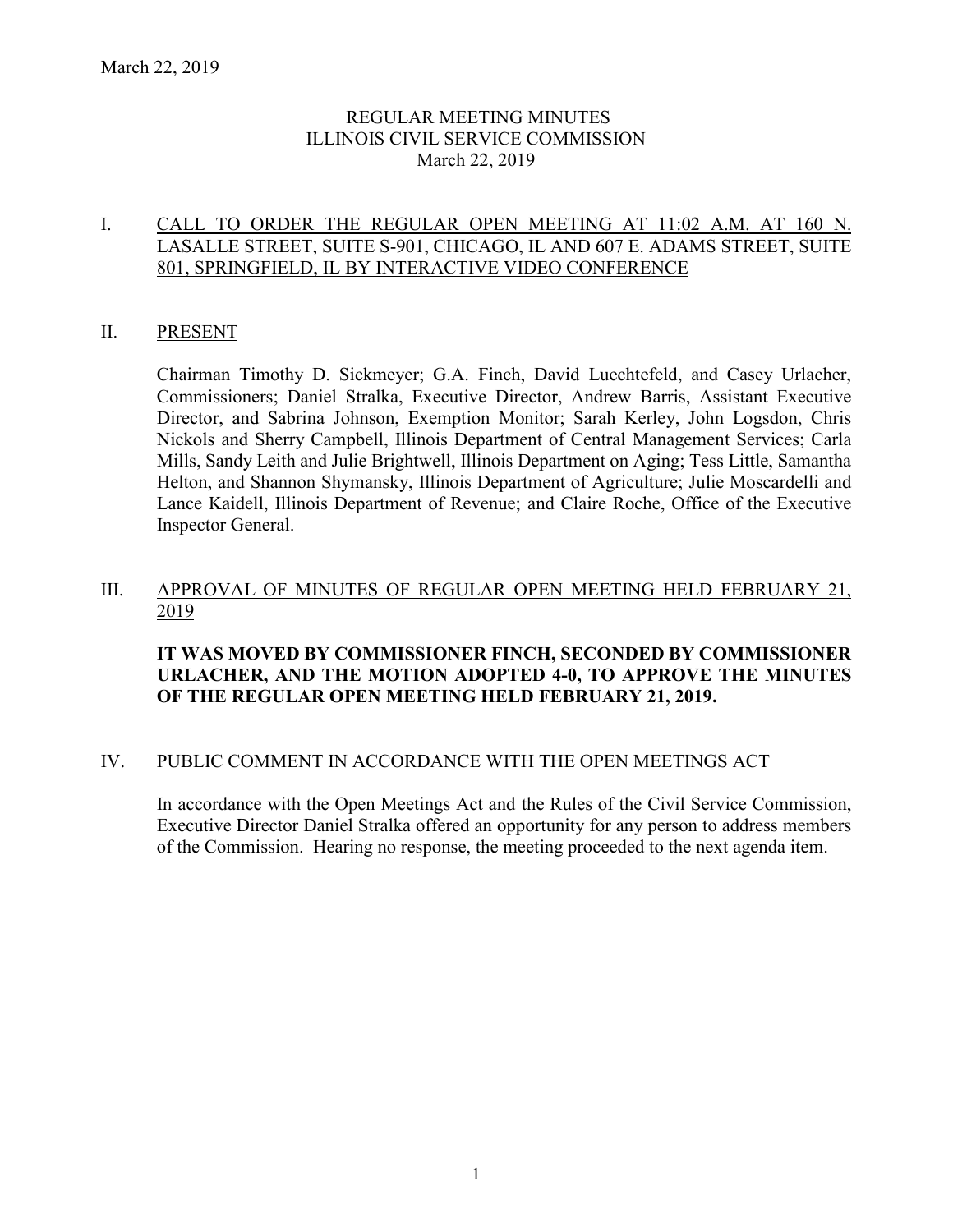#### V. EXEMPTIONS UNDER SECTION 4d(3) OF THE PERSONNEL CODE

# A. Report on Exempt Positions from Department of Central Management Services

|               | Total     | Number of Exempt |
|---------------|-----------|------------------|
| <u>Agency</u> | Employees | Positions        |
|               |           |                  |
|               |           |                  |
|               |           |                  |
|               |           |                  |
|               |           |                  |
|               |           |                  |
|               |           |                  |
|               |           |                  |
|               |           |                  |
|               |           |                  |
|               |           |                  |
|               |           |                  |
|               |           |                  |
|               |           |                  |
|               |           |                  |
|               |           |                  |
|               |           |                  |
|               |           |                  |
|               |           |                  |
|               |           |                  |
|               |           |                  |
|               |           |                  |
|               |           |                  |
|               |           |                  |
|               |           |                  |
|               |           |                  |
|               |           |                  |
|               |           |                  |
|               |           |                  |
|               |           |                  |
|               |           |                  |
|               |           |                  |
|               |           |                  |
|               |           |                  |
|               |           |                  |
|               |           |                  |
|               |           |                  |
|               |           |                  |
|               |           |                  |
|               |           |                  |
|               |           |                  |
|               |           |                  |
|               |           |                  |
|               |           |                  |
|               |           |                  |
|               |           |                  |
|               |           |                  |
|               |           |                  |
|               |           |                  |
|               |           |                  |
|               |           |                  |
|               |           |                  |
|               |           |                  |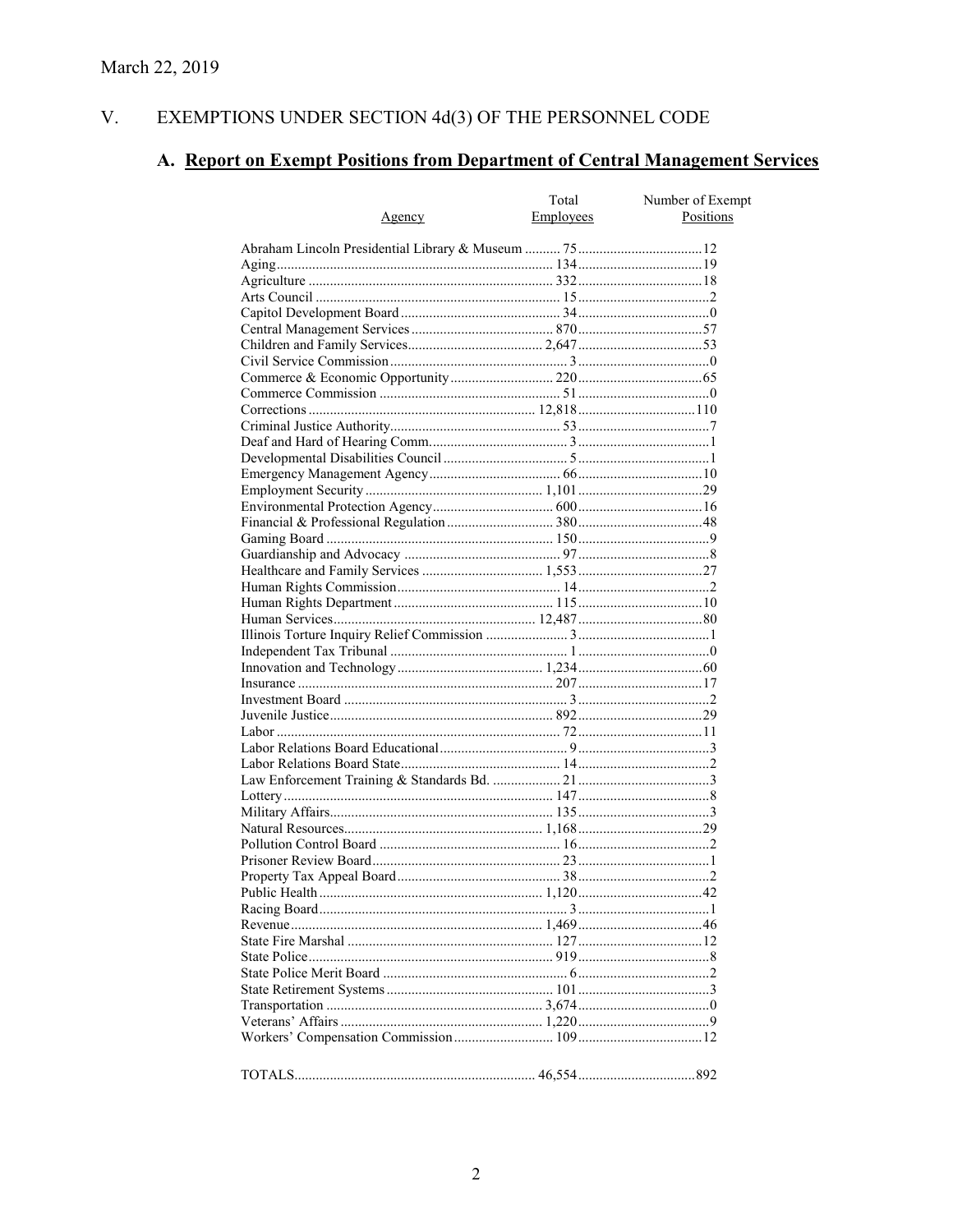## **B. Governing Rule – Section 1.142 Jurisdiction B Exemptions**

- a) The Civil Service Commission shall exercise its judgment when determining whether a position qualifies for exemption from Jurisdiction B under Section 4d(3) of the Personnel Code. The Commission will consider any or all of the following factors inherent in the position and any other factors deemed relevant to the request for exemption:
	- 1) The amount and scope of principal policy making authority;
	- 2) The amount and scope of principal policy administering authority;
	- 3) The amount of independent authority to represent the agency, board or commission to individuals, legislators, organizations or other agencies relative to programmatic responsibilities;
	- 4) The capability to bind the agency, board or commission to a course of action;
	- 5) The nature of the program for which the position has principal policy responsibility;
	- 6) The placement of the position on the organizational chart of the agency, board or commission;
	- 7) The mission, size and geographical scope of the organizational entity or program within the agency, board or commission to which the position is allocated or detailed.
- b) The Commission may, upon its own action after 30 days' notice to the Director of Central Management Services or upon the recommendation of the Director of the Department of Central Management Services, rescind the exemption of any position that no longer meets the requirements for exemption set forth in subsection (a). However, rescission of an exemption shall be approved after the Commission has determined that an adequate level of managerial control exists in exempt status that will insure responsive and accountable administrative control of the programs of the agency, board or commission.
- c) For all positions currently exempt by action of the Commission, the Director of Central Management Services shall inform the Commission promptly in writing of all changes in essential functions, reporting structure, working title, work location, position title, position number or specialized knowledge, skills, abilities, licensure or certification.
- d) Prior to granting an exemption from Jurisdiction B under Section 4d(3) of the Personnel Code, the Commission will notify the incumbent of the position, if any, of its proposed action. The incumbent may appear at the Commission meeting at which action is to be taken and present objections to the exemption request.

(Source: Amended at 34 Ill. Reg. 3485, effective March 3, 2010)

\* \* \*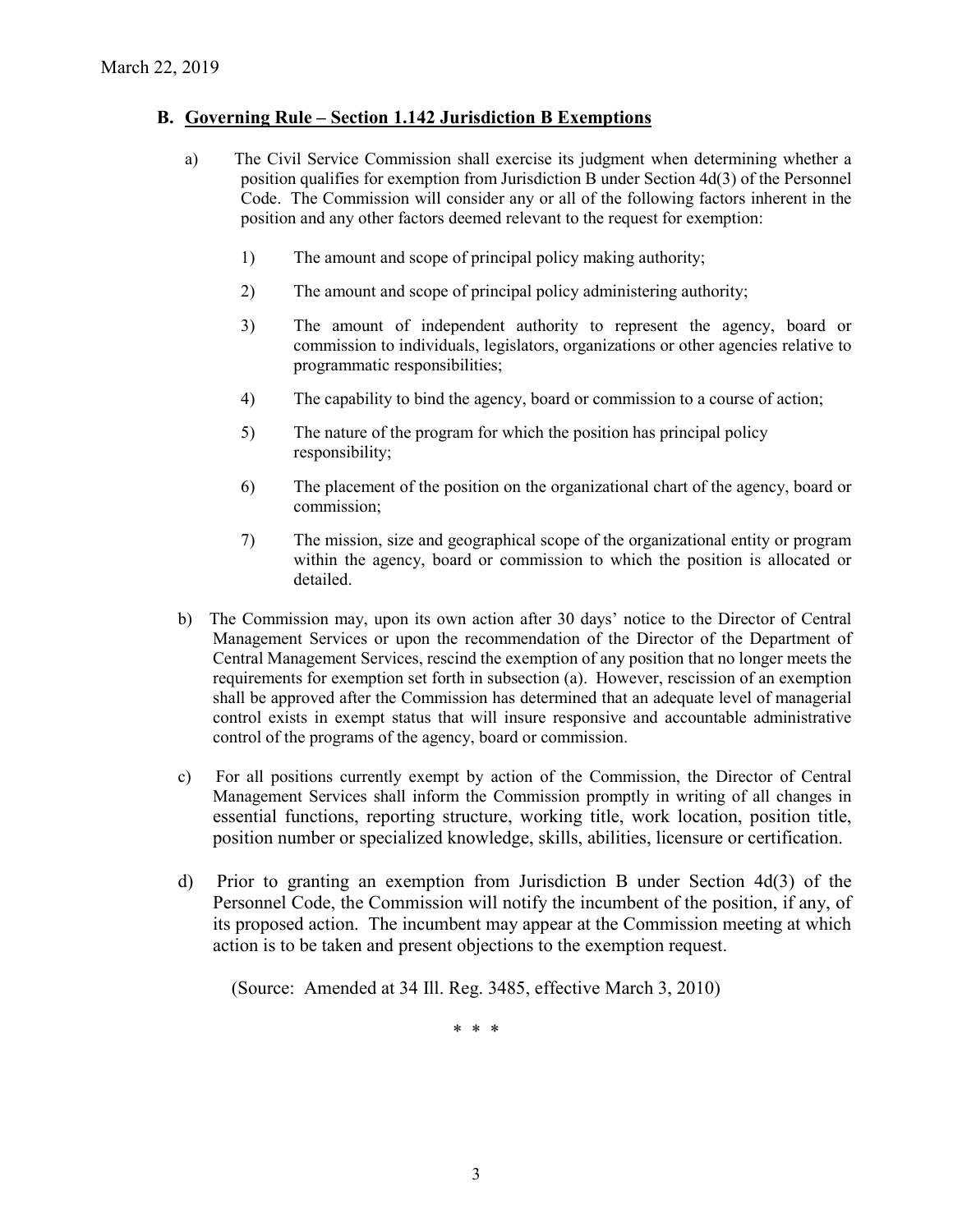## **C. Requests for 4d(3) Exemption**

Exemption Monitor Sabrina Johnson indicated that Staff had concerns with Items C, E and F1 and the agencies greed to continue their exemption requests to the April 18, 2019 meeting. Civil Service Commission Staff along with the agencies involved acknowledged additional information is needed for these positions. As to Item E, the Department of Human Rights agreed additional time is needed for clarifications to be completed on two positions that reflect similar duties of the requested position.

 $\triangleright$  As to Item D1, this request is for a Deputy Administrator at the Illinois Department of Healthcare and Family Services (HFS), a position that reports to the Division Administrator, who reports to the Director. This position plans and directs complex sensitive and technical operations relating to the development and administration of assigned program areas in the Division of Medical Programs.

HFS currently has a Medical Program Policy Advisor and was asked why they are seeking another 4d(3) exemption. The agency indicated, "HFS would prefer this position not be exempt so that the institutional knowledge can remain intact between transitions of new Administrations," HFS also agreed that the requested position does not have principal policy making abilities. Staff recommended that this request be denied.

In the absence of an agency representative, Sarah Kerley, Central Management Services, asked to address this request. She spoke broadly about the large number of exemptions coming to the Commission as a once in generation reset and reassessment of positions with a Federal partner that has made recommendations for the Commission's review.

Kerley noted that agencies had the opportunity starting in August 2017 to engage in conversations with CMS about the continued exemption status of these positions. This was all run by the Governor's Office since these positions allow the Governor's Office to carry out their mission.

As to this position, HFS never indicated to CMS that this position should remain Personnel Code covered. Kerley indicated that she believed the basis of the agency's concern is past administrations replacing exempt appointees. Kerley pointed out that the current administration has made only 60 exempt appointments to date.

The Deputy Administrator speaks on behalf of the Administrator on Medicaid programs and policy as carried out by HFS as a large part of their duties to ensure implementation of this program. This is what CMS, the Shakman Special Master, the OEIG Hiring and Employment Monitor, and the Governor's Office focused on when reviewing this position. HFS appeared to be concerned with identifying qualified candidates based on merit compensation salary range. Kerley stated this is not a valid consideration and asked the Commissioners to use the statutory criteria when evaluating this request.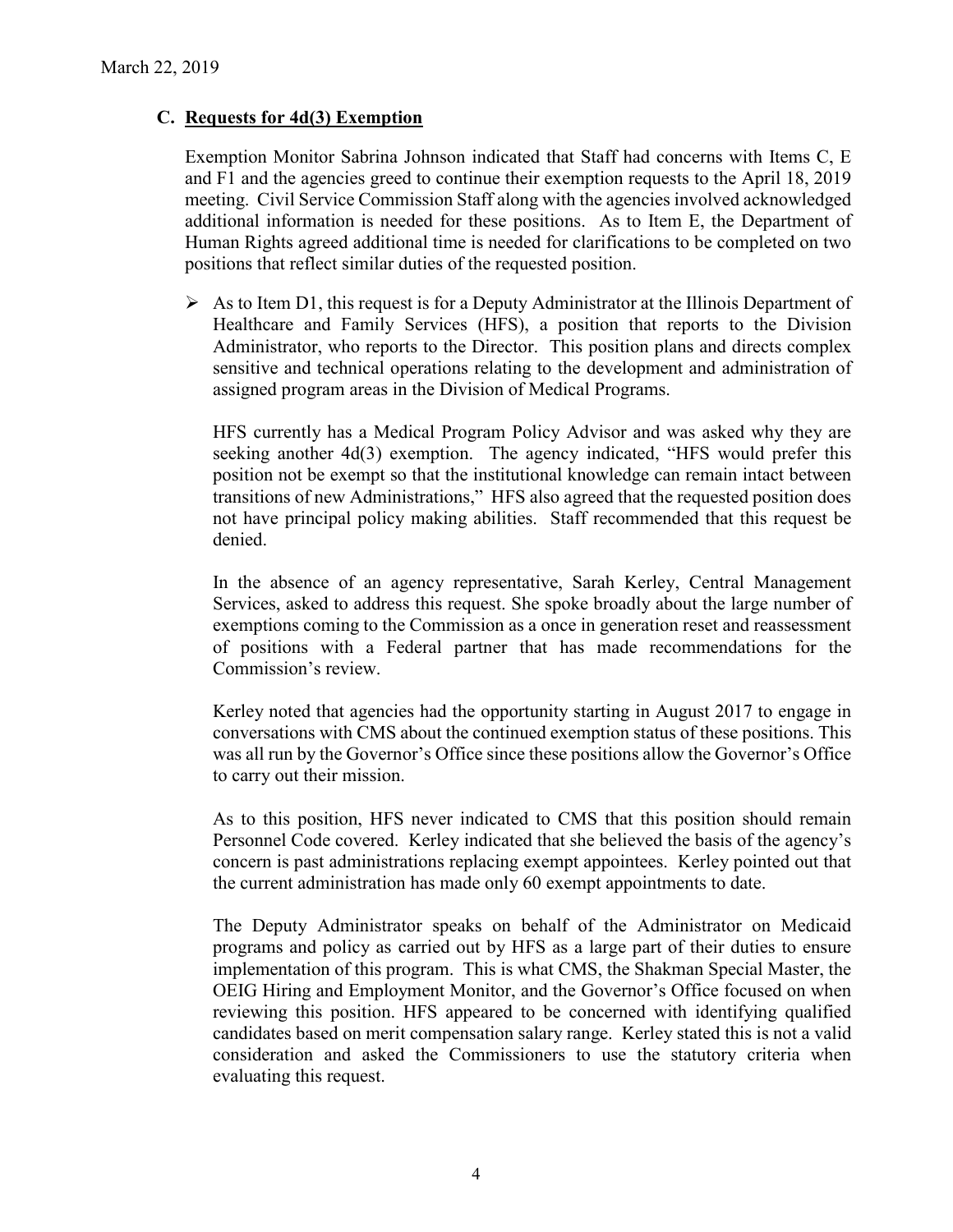$\triangleright$  As to Item D2, this request is for a Division Administrator of Personnel and Administrative Services at HFS, a position that reports to the Deputy Director for Human Resources, who reports to the Director. This position directs and coordinates the functions and activities of all program areas within the division and advises the labor relations manager on program operations and reviews and evaluates labor relations determinations.

HFS currently has a Deputy Director of Human Resources and this position handles all human resources and labor relations programs, develops and implements statewide policies, procedures and guidelines to maximize HFS human resources while complying with all applicable state and federal laws, Personnel Code, Personnel Rules and collective bargaining agreements.

Staff questioned why HFS is seeking two 4d(3) exempt positions within Human Resources and HFS indicated, "The Agency did not request that this position be made exempt. It is HFS's position that this job should remain code covered." Staff recommended that this request be denied.

Chairman Sickmeyer inquired where this position falls within the chain of command. Sarah Kerley indicated this position reports to the Deputy Director of Human Resources and is the only staff member who reports to the Deputy Director. The entire Human Resources administrative staff as well as the Labor Relations staff report to the Division Administrator of Personnel.

Kerley explained that CMS was seeking consistency with regard to these requests. For agencies that have only one Human Resources position, the head of Human Resources was exempt. An agency's Labor Relations head would also be treated as exempt unless it reported to an exempt head of Human Resources. That is the structure here which is atypical of other agencies. Kerley qualified this by noting that it is the Division Administrator of Personnel that would be overseeing work mandated by the Federal Court as well as the functions of the otherwise exempt Labor Relations head as well as other critical administrative responsibilities.

Chairman Sickmeyer followed up by asking about the responsibilities of the Deputy Director compared to the Division Administrator of Personnel. Kerley noted that the Division Administrator of Personnel is two levels removed from the Agency Director. She again referenced the desire for consistency among similar positions in agencies and went on to explain the need for the administration to be able to act against Human Resources incumbents that are not fulfilling their duties.

Sarah Kerley added that the Deputy Director position has a lengthy vacancy history and that HFS has enough "hot mess" personnel issues that they would not be disadvantaged by having two exempt Human Resources positions. This is so in light of the functions performed at the agency. All the agency personnel employees who perform these functions report to the Division Administrator of Personnel. Chairman Sickmeyer then asked if that is the case along with its vacancy history, why does the Deputy Director position need to exist. Kerley just referenced that the position has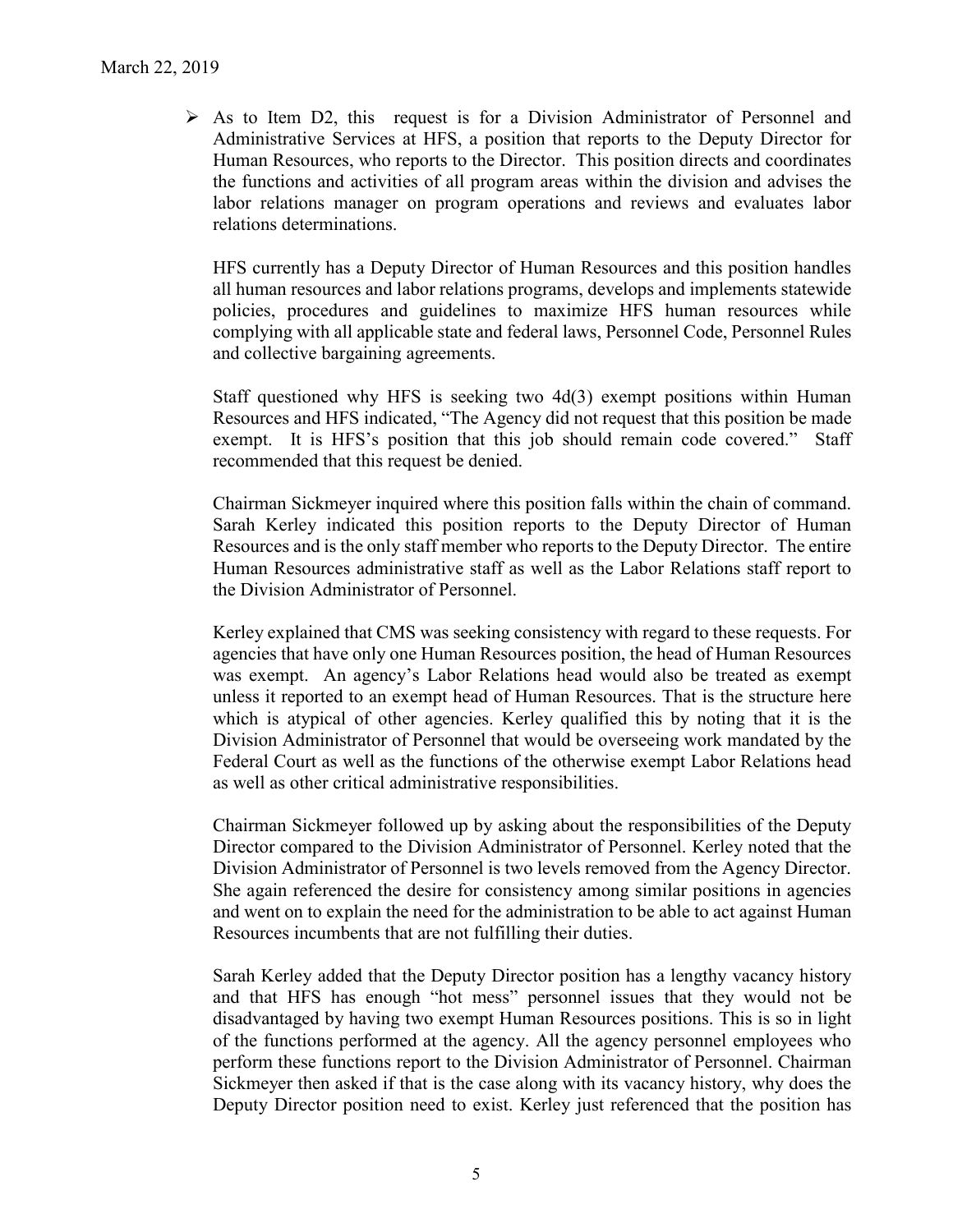been filled at times and cited the importance of the Human Resources and Labor Relations programs in response to this question.

Executive Director Stralka asked Sarah Kerley if there was any discussion with Commission Staff about the agency's Labor Relations function. It was confirmed that the Labor Relations function was part of the Deputy Director's responsibilities but performed by a position that reported to the Division Administrator of Personnel. Sabrina Johnson and Sarah Kerley clarified that the Division Administrator of Personnel did have responsibilities monitoring Labor Relations as ten percent of its time. The Labor Relations manager was a Code covered position. Kerley explained again how the Human Resources/Labor Relations structure at HFS was unique but never provided a justification for its different structure.

Executive Director Stralka added that the position's Labor Relations responsibilities, at ten percent, did not appear significant enough to justify a principal policy exemption. He indicated Kerley's presentation was not convincing to justify a second exempt Human Resources position at the agency which would set a poor precedent moving forward.

 $\triangleright$  As to Item F2, this request is for a Deputy General Counsel at Department of Revenue (DOR), a position that reports to the General Counsel, who reports to the Director. This position will serve as a Special Assistant Attorney General by appointment of the Attorney General's Office. This position handles the following:

• direct the activities of the staff involved in investigations and enforcement of criminal and civil violations of the State Revenue Act and the Criminal Code,

• draft indictments, file criminal actions against violators, prepare court pleadings and appear in court as DOR legal representative, and

• conduct trials of highly complex criminal prosecutions and recommend changes in critical sections of the Revenue Act.

Staff recommended approval of this exemption request.

Julie Moscardelli, Illinois Department of Revenue, concurred with this presentation.

## **IT WAS MOVED BY COMMISSIONER URLACHER, SECONDED BY COMMISSIONER FINCH, AND THE MOTION ADOPTED 4-0 TO CONTINUE THE EXEMPTION REQUESTS TO THE APRIL 2019 MEETING FOR THE FOLLOWING POSITIONS:**

- **C: Senior Labor Relations Counsel (CMS)**
- **E: Chief Litigation Attorney-Fair Housing (DHR)**
- **F1: Deputy Director (DOR)**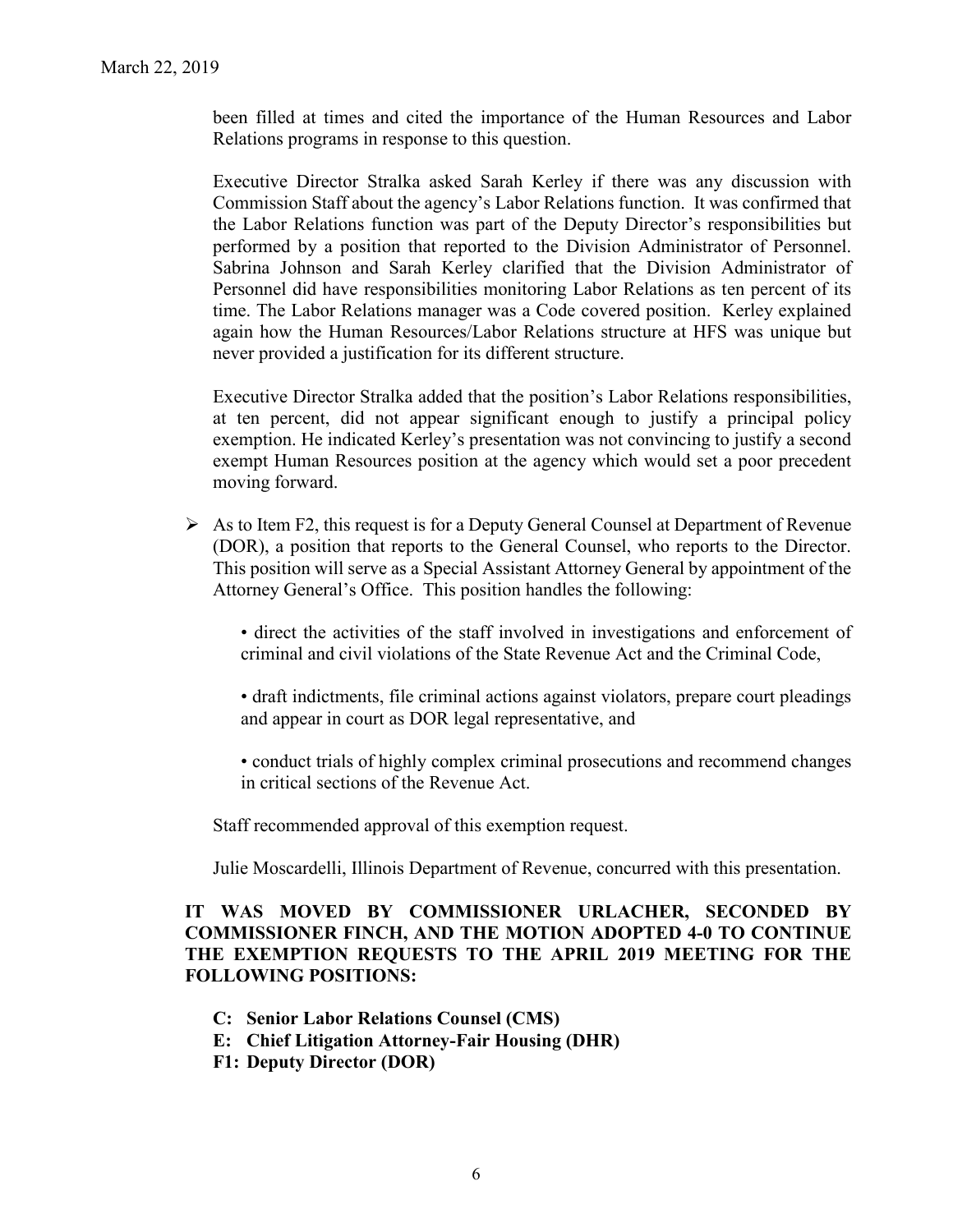## **COMMISSIONER URLACHER MOVED TO DENY THE 4D(3) EXEMPTION REQUEST FOR ITEM D1. THIS MOTION FAILED FOR LACK OF A SECOND.**

**IT WAS MOVED BY CHAIRMAN SICKMEYER, SECONDED BY COMMISSIONER LUECHTEFELD AND THE MOTION ADOPTED 3-1 TO CONTINUE THE EXEMPTION REQUEST TO THE APRIL 2019 MEETING FOR THE FOLLOWING POSITION:**

**D1: Deputy Administrator of Operations (HFS)**

**IT WAS MOVED BY COMMISSIONER LUECHTEFELD, SECONDED BY COMMISSIONER URLACHER, AND THE MOTION ADOPTED 4-0 TO DENY THE 4d(3) EXEMPTION REQUEST FOR THE FOLLOWING POSITION:**

**D2: Administrator of Personnel and Administrative Services (HFS)**

**IT WAS MOVED BY COMMISSIONER URLACHER, SECONDED BY COMMISSIONER FINCH, AND THE MOTION ADOPTED 4-0 TO GRANT THE 4d(3) EXEMPTION REQUEST FOR THE FOLLOWING POSITION:**

**F2:Deputy General Counsel-Criminal Prosecution (DOR)**

**The following positions were continued to the April 2019 meeting:** 

| <b>Position Number</b>  | 40070-37-70-110-00-01                                      |  |
|-------------------------|------------------------------------------------------------|--|
| <b>Functional Title</b> | <b>Senior Labor Relations Counsel</b>                      |  |
| Incumbent               | Vacant                                                     |  |
|                         | Deputy General Counsel, Labor Relations who reports to the |  |
| Supervisor              | General Counsel who reports to the Director                |  |
| Location                | <b>Sangamon County</b>                                     |  |

#### **C. Illinois Department of Central Management Services**

#### **D1. Illinois Department of Healthcare & Family Services**

| <b>Position Number</b>  | 40070-33-20-010-00-61                              |
|-------------------------|----------------------------------------------------|
| <b>Functional Title</b> | Deputy Administrator of Operations                 |
| Incumbent               | Vacant                                             |
| Supervisor              | Division Administrator who reports to the Director |
| Location                | <b>Sangamon County</b>                             |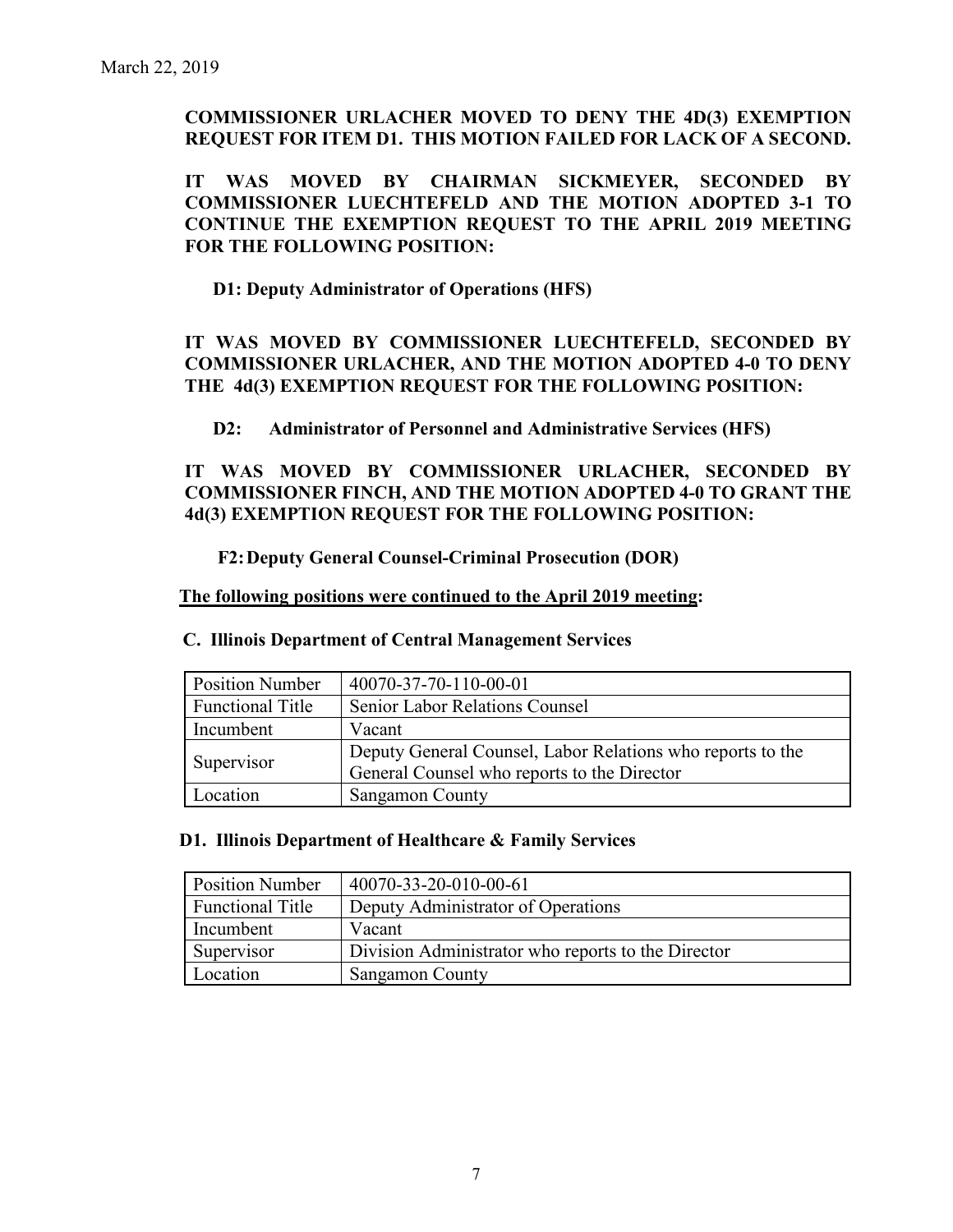## **E. Illinois Department of Human Rights**

| <b>Position Number</b>  | 40070-49-50-100-10-02                           |
|-------------------------|-------------------------------------------------|
| <b>Functional Title</b> | <b>Chief Litigation Attorney-Fair Housing</b>   |
| Incumbent               | Vacant                                          |
| Supervisor              | Chief Legal Counsel who reports to the Director |
| Location                | Cook County                                     |

#### **F1. Illinois Department of Revenue**

| <b>Position Number</b>  | 40070-25-00-000-01-01  |
|-------------------------|------------------------|
| <b>Functional Title</b> | Deputy Director        |
| Incumbent               | Vacant                 |
| Supervisor              | Director               |
| Location                | <b>Sangamon County</b> |

#### **The following position was denied 4d(3) exemption on March 22, 2019:**

#### **D2. Illinois Department of Healthcare & Family Services**

| <b>Position Number</b>  | 40070-33-10-000-00-61                                  |
|-------------------------|--------------------------------------------------------|
| <b>Functional Title</b> | Administrator of Personnel and Administrative Services |
| Incumbent               | Vacant                                                 |
|                         | Deputy Director for Human Resources who reports to the |
| Supervisor              | Director                                               |
| Location                | Sangamon County                                        |

#### **The following position was granted 4d(3) exemption on March 22, 2019:**

#### **F2. Illinois Department of Revenue**

| <b>Position Number</b>  | 40070-25-07-900-00-01                         |
|-------------------------|-----------------------------------------------|
| <b>Functional Title</b> | Deputy General Counsel – Criminal Prosecution |
| Incumbent               | Vacant                                        |
| Supervisor              | General Counsel who reports to the Director   |
| Location                | Cook County                                   |

## **Proposed Rescissions in accordance with Section 1.142(b) of the Rules of the Civil Service Commission**

On February 28, 2019 the Director of Central Management Services sent notice that she was recommending rescission of 24 Section 4d(3) exempt positions which may no longer meet the requirements for exemption. As to the proposed rescissions, Exemption Monitor Sabrina Johnson noted that the details regarding these proposed rescissions are included on the agenda.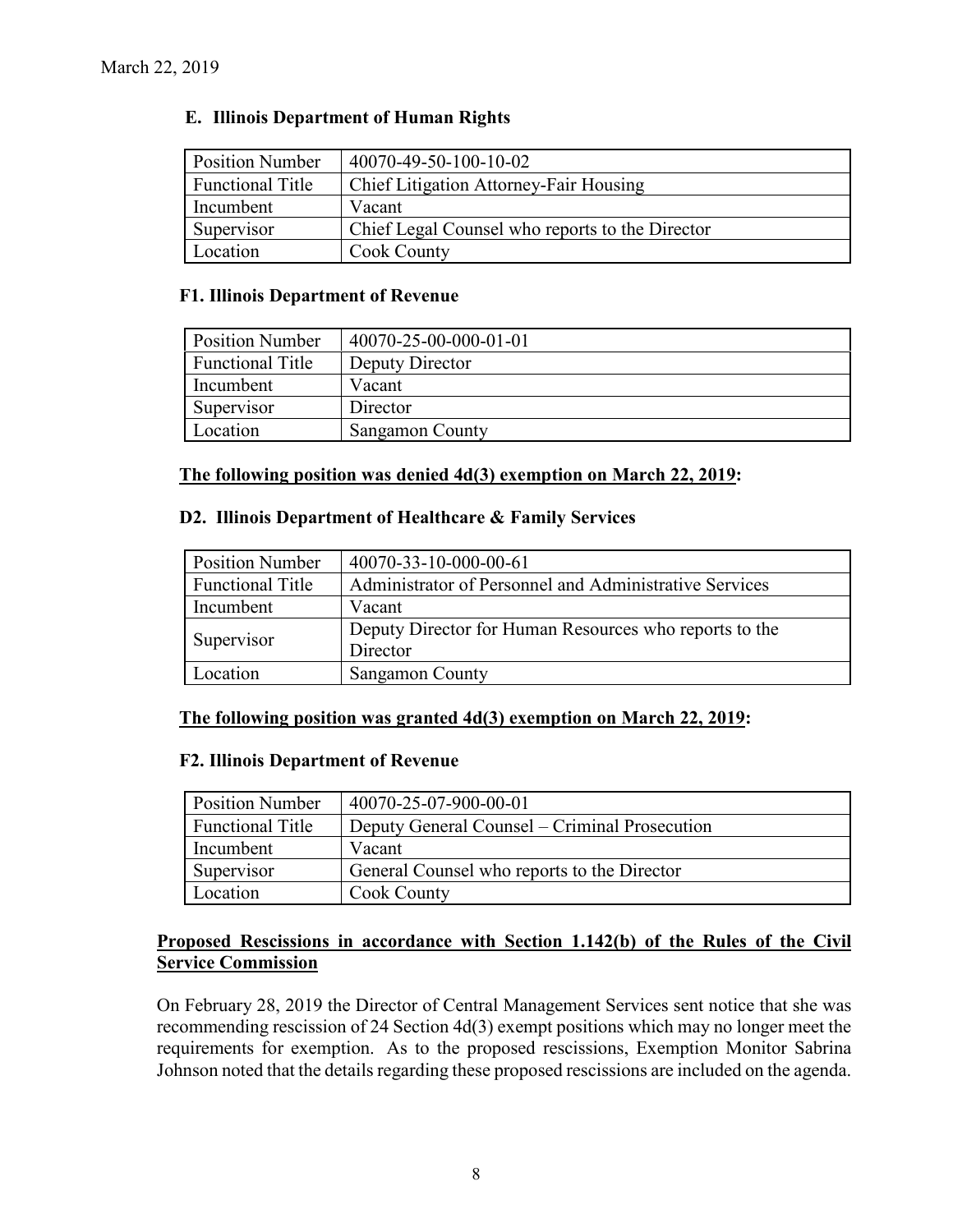| All the positions, except for Item L4, have an adequate level of managerial control in exempt |
|-----------------------------------------------------------------------------------------------|
| status positions. Staff recommended rescission of all except Item L4.                         |

| Item           | <b>Position Number</b> | Agency       | <b>Functional Title</b>                                                | Incumbent          |
|----------------|------------------------|--------------|------------------------------------------------------------------------|--------------------|
| G              | 40070-19-10-160-00-01  | <b>ALPLM</b> | <b>Education Director</b>                                              | G. Kaplan          |
| H              | 40070-47-60-300-00-01  | AGE          | Director-Senior Health Ins. Prog.-<br>Community Relations & Outreach   | Sandra Leith       |
| $\mathbf I$    | 40070-11-01-800-00-01  | <b>DOA</b>   | Procurement Officer                                                    | S. Shymansky       |
| J1             | 40070-37-41-300-00-01  | <b>CMS</b>   | Portfolio Manager                                                      | J. Preckwinkle     |
| J2             | 40070-37-41-300-20-01  | <b>CMS</b>   | Facilities Utilities & Professional<br>Services Mgr.                   | Melena<br>Warren   |
| J3             | 40070-37-41-410-00-01  | <b>CMS</b>   | <b>Strategic Sourcing</b><br>Manager/Equipment                         | Debra Logan        |
| J <sub>4</sub> | 40070-37-41-420-00-01  | <b>CMS</b>   | <b>Commodities Strategic Sourcing</b><br>Manager                       | Lance Traynor      |
| J <sub>5</sub> | 40070-37-41-800-00-01  | <b>CMS</b>   | General Services Portfolio Mgr.                                        | Ann Rembert        |
| J <sub>6</sub> | 40070-37-41-810-00-01  | <b>CMS</b>   | <b>Strategic Sourcing Manager-</b><br><b>Transportation Services</b>   | Kyle Amerson       |
| J7             | 40070-37-41-820-00-01  | <b>CMS</b>   | <b>Strategic Sourcing Manager</b><br>Contractual Labor/Specialty Svcs. | Terrence<br>Thomas |
| J8             | 40070-37-66-000-00-01  | <b>CMS</b>   | General Manager, Facilities Mgr.                                       | Vacant             |
| K1             | 40070-42-00-000-50-01  | <b>CEO</b>   | Procurement Officer                                                    | R. Rogers          |
| K <sub>2</sub> | 40070-42-00-810-00-01  | <b>CEO</b>   | Performance Measurement Mgr.                                           | Julie Davis        |
| K3             | 40070-42-10-200-00-01  | <b>CEO</b>   | Reg. Manager-Regional Economic<br>Development-Northwest Region         | Adrian<br>Madunic  |
| K4             | 40070-42-10-700-00-01  | <b>CEO</b>   | Reg. Manager-Regional Economic<br>Development-Southeastern Region      | Patrick Pape       |
| K <sub>5</sub> | 40070-42-10-900-00-01  | <b>CEO</b>   | Reg. Manager-Regional Economic<br>Development-Southwestern Region      | Erika Kennett      |
| K <sub>6</sub> | 40070-42-35-140-00-01  | <b>CEO</b>   | Policy Developer-High Impact<br><b>Business Program</b>                | Teri Whitfield     |
| L1             | 37015-29-20-120-20-01  | <b>DOC</b>   | <b>Assistant Center Supervisor</b>                                     | R. Tejeda          |
| L2             | 40070-29-00-100-00-01  | <b>DOC</b>   | Performance Based Standards Mgr.                                       | Vacant             |
| L3             | 40070-29-02-800-05-01  | <b>DOC</b>   | <b>Medical Coordinator</b>                                             | Kim Hugo           |
| L4             | 40070-29-40-210-00-01  | <b>DOC</b>   | <b>Assistant Deputy Director-</b><br><b>Functional Processes</b>       | Vacant             |
| M              | 37015-50-05-000-21-01  | <b>CJIA</b>  | Associate Human Resources Dir.                                         | Zina Smith         |
| $\mathbf N$    | 40070-44-40-010-00-01  | <b>DES</b>   | Assistant Deputy Director-Bureau of<br><b>Business Services</b>        | Joseph<br>Mueller* |
| $\mathbf{O}$   | 40070-13-10-020-00-01  | <b>FPR</b>   | Manager Loan Originator<br><b>Regulation-Banking Division</b>          | Belinda Pinela     |

**\***Temporary Appointment 75-day contract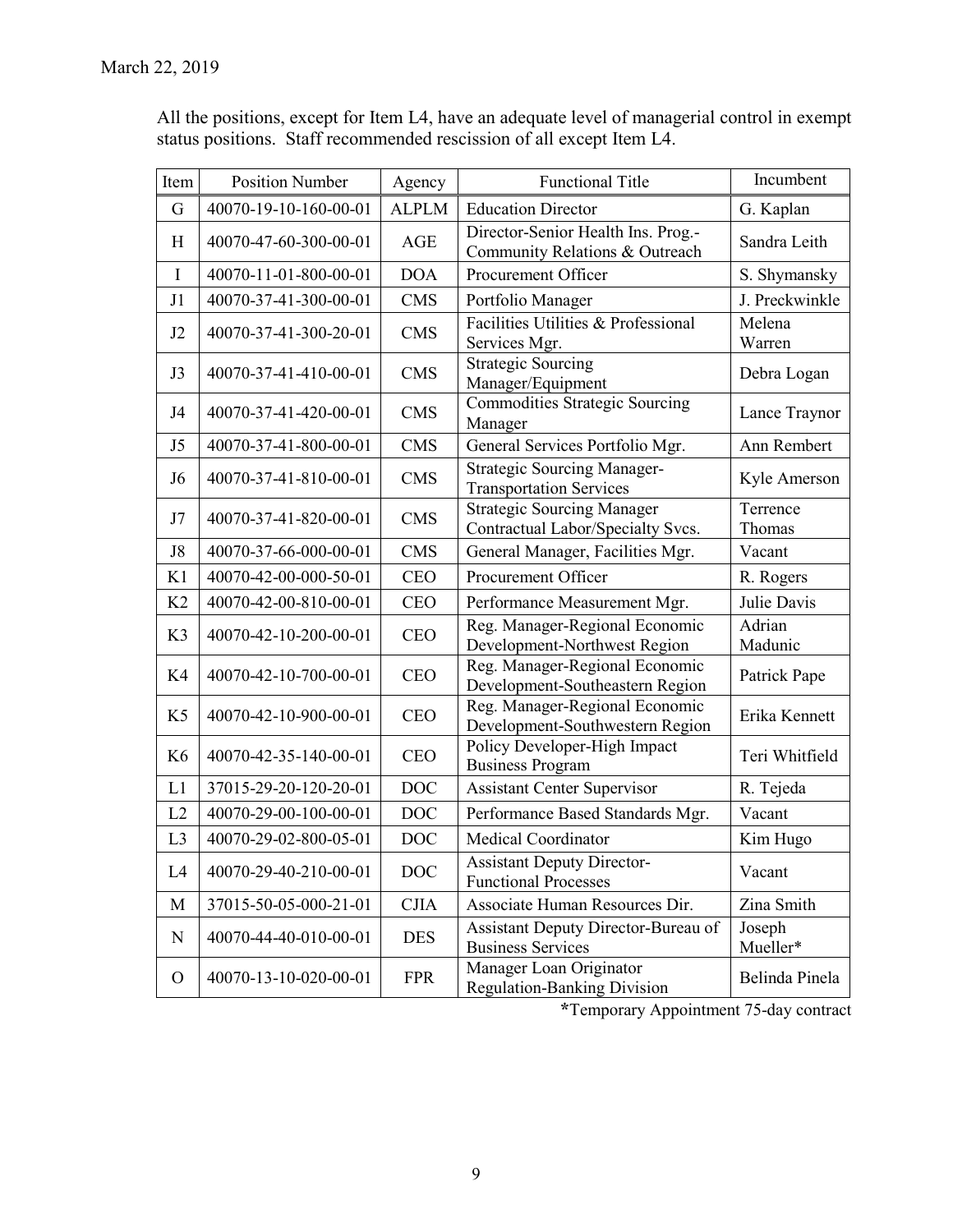**IT WAS MOVED BY COMMISSIONER URLACHER, SECONDED BY COMMISSIONER LUECHTEFELD, AND THE MOTION ADOPTED 4-0 TO CONTINUE THE PROPOSED RESCISSION OF 4d(3) EXEMPTION FOR THE FOLLOWING POSITION:**

**L4: Assistant Deputy Director-Functional Processes (DOC)**

**IT WAS MOVED BY COMMISSIONER LUECHTEFELD, SECONDED BY COMMISSIONER URLACHER, AND THE MOTION ADOPTED 4-0 TO RESCIND THE 4d(3) EXEMPTIONS FOR THE FOLLOWING POSITIONS:**

- **G: Education Director (ALPLM)**
- **H: Director/Senior Health Ins. Prog. Community Relations & Outreach (AGE)**
- **I: Procurement Officer (DOA)**
- **J1: Portfolio Manager (CMS)**
- **J2: Facilities Utilities & Professional Services Manager (CMS)**
- **J3: Strategic Sourcing Manager-Equipment (CMS)**
- **J4: Commodities Strategic Sourcing Manager (CMS)**
- **J5: General Services Portfolio Manager (CMS)**
- **J6: Strategic Sourcing Manager-Transportation Services (CMS)**
- **J7: Strategic Sourcing Manager Contractual Labor & Specialty (CMS)**
- **J8: General Manager, Facilities Management (CMS)**
- **K1: Procurement Officer (CEO)**
- **K2: Performance Measurement Manager (CEO)**
- **K3: Regional Manager, Regional Economic Dev.-Northwest Region (CEO)**
- **K4: Reg. Manager, Regional Economic Dev.-Southeastern Region (CEO)**
- **K5: Reg. Manager, Regional Economic Dev.-Southwestern Region (CEO)**
- **K6: Policy Developer-High Impact Business Program (CEO)**
- **L1: Assistant Center Supervisor (DOC)**
- **L2: Performance Based Standards Manager (DOC)**
- **L3: Medical Coordinator (DOC)**
- **M: Associate Human Resources Director (CJIA)**
- **N: Assistant Deputy Director-Bureau of Business Services (DES)**
- **O: Manager Loan Originator Regulation-Banking Division (FPR)**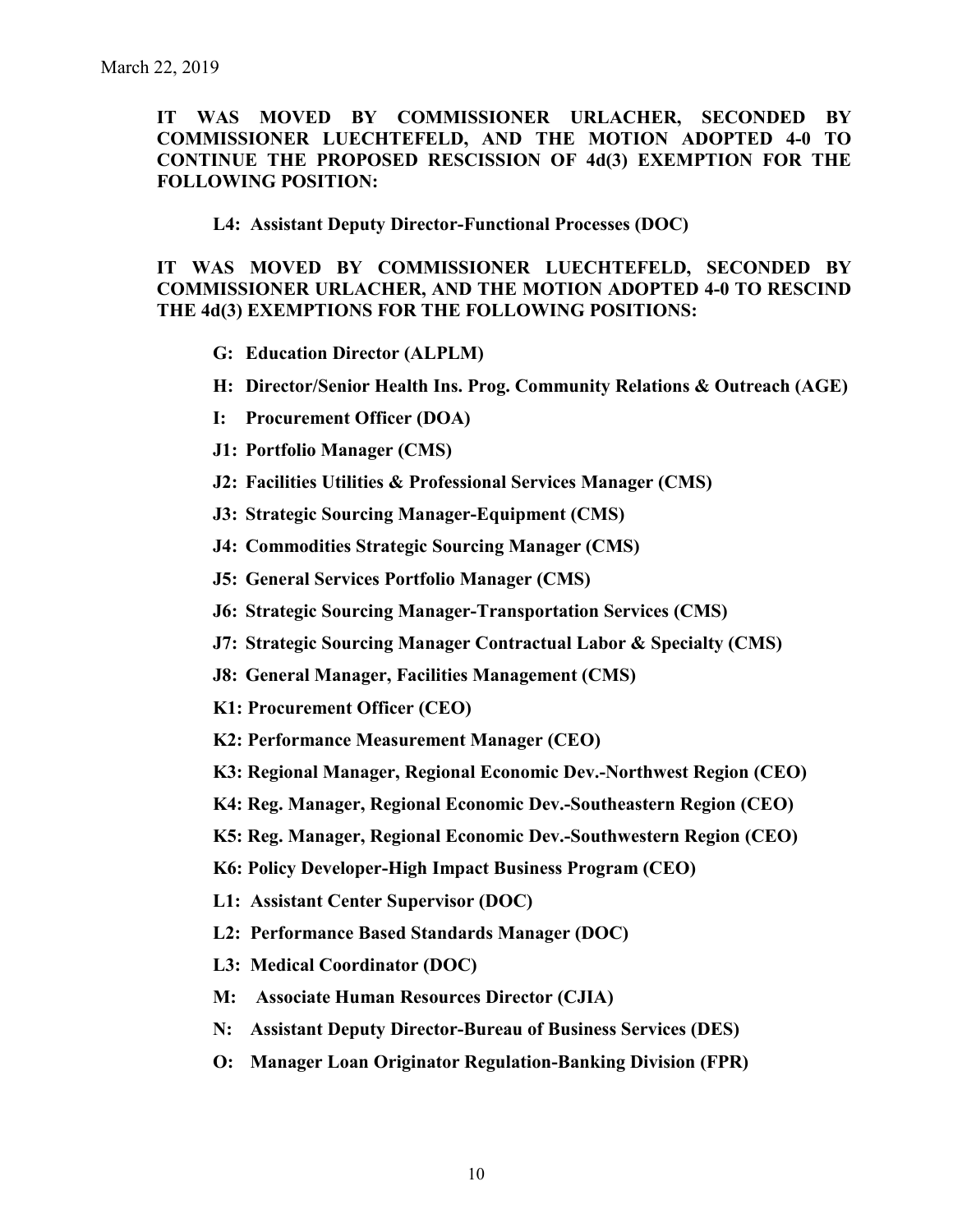Chairman Sickmeyer stated for the record that the current procedure whereby CMS, the Special Master and the OEIG Hiring and Employment Monitor are conferring on exemption matters before submitting to the Civil Service Commission is backwards. Commission Staff should be involved in this process on the front end. It was previously brought up with a former Director of CMS who indicated he would set up a meeting with the Special Master that never occurred. Chairman Sickmeyer noted how the Commission has its own statutory obligations to fulfill. The appearance is that the Commission's role is to rubber stamp determinations that are presented to it by the above. Getting the Commission's input would likely facilitate the procedure.

Sarah Kerley noted her appreciation for the Chairman's concerns and acknowledged how the Commission has different considerations than the aforementioned. It was unclear when the Shakman process started that it would evolve into the current model where all State positions fall into one of two buckets: full at-will or fully Code protected. Executive Director Stralka then noted for the record that the Civil Service Commission and the Section 4d(3) deliberation process did not play a part in the situation that led to the intervention of the Shakman plaintiffs in the State's hiring processes.

Chairman Sickmeyer then asked about what would happen to the Division Administrator of Personnel position now that the exemption request has been denied. Sarah Kerley explained that since the Commission has determined that this position properly has job protections, it will not be on the Shakman exempt list.

# VI. CLASS SPECIFICATIONS

## **A. Governing Rule – Section 1.45 Classification Plan**

The Commission will review the class specifications requiring Commission approval under the Classification Plan and will approve those that meet the requirements of the Personnel Code and Personnel Rules and conform to the following accepted principles of position classification:

- a) The specifications are descriptive of the work being done or that will be done;
- b) Identifiable differentials are set forth among classes that are sufficiently significant to permit the assignment of individual positions to the appropriate class;
- c) Reasonable career promotional opportunities are provided;
- d) The specifications provide a reasonable and valid basis for selection screening by merit examinations;
- e) All requirements of the positions are consistent with classes similar in difficulty, complexity and nature of work; and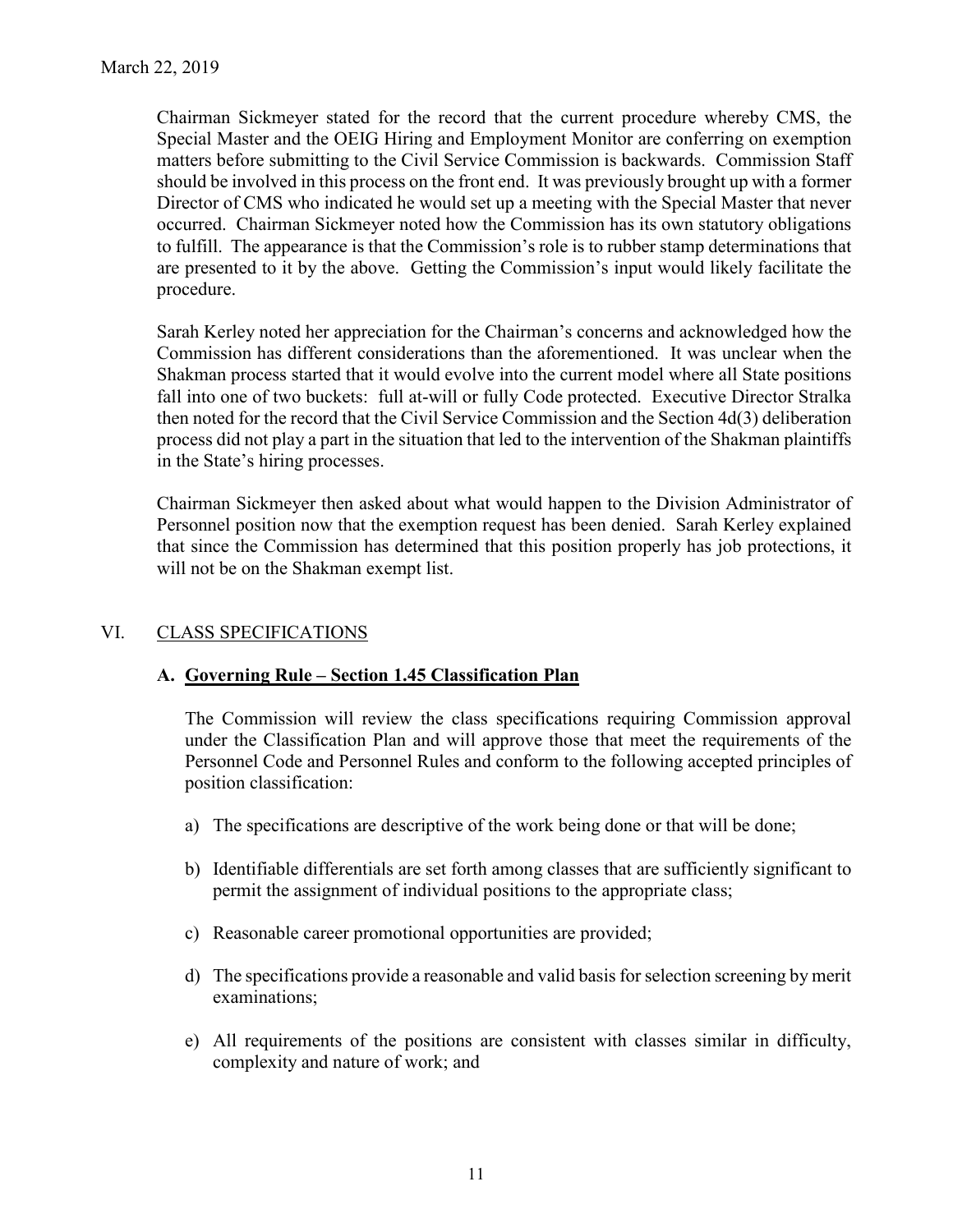f) The relation of the class specifications to any applicable collective bargaining agreement.

#### **B. None submitted**

**IT WAS MOVED BY COMMISSIONER URLACHER, SECONDED BY COMMISSIONER LUECHTEFELD, AND THE MOTION ADOPTED 4-0 TO DISAPPROVE ANY CLASS SPECIFICATIONS RECEIVED BY THE COMMISSION STAFF NOT CONTAINED IN THIS AGENDA TO ALLOW ADEQUATE STUDY.** 

#### VII. PERSONNEL RULES

#### **A. Civil Service Commission Governing Rule – Section 1.310 Personnel Rules**

The Commission has power to disapprove new rules or amendments to existing rules submitted by the Director of Central Management Services. Such proposed new rules or amendments of existing rules submitted to the Commission shall be accompanied by a report of proceedings attending the prior public hearing required by law with respect to them. If the Commission does not disapprove new rules or any amendment to existing rules within 30 days following the receipt from the Director of Central Management Services, the new rules or amendments have the force and effect of law after filing by the Director with the Secretary of State.

#### **B. None submitted**

**IT WAS MOVED BY COMMISSIONER URLACHER, SECONDED BY COMMISSIONER LUECHTEFELD, AND THE MOTION ADOPTED 4-0 TO DISAPPROVE ANY AMENDMENTS TO PERSONNEL RULES RECEIVED BY THE COMMISSION STAFF BUT NOT CONTAINED IN THIS AGENDA TO ALLOW ADEQUATE STUDY.** 

#### VIII. MOTION TO CLOSE A PORTION OF THE MEETING

**IT WAS MOVED BY COMMISSIONER URLACHER, SECONDED BY COMMISSIONER LUECHTEFELD, AND BY ROLL CALL VOTE THE MOTION ADOPTED 4-0 TO CLOSE A PORTION OF THE MEETING PURSUANT TO SUBSECTIONS 2(c)(1), 2(c)(4), AND 2(c)(11) OF THE OPEN MEETINGS ACT.**

| SICKMEYER          | YES. | <b>FINCH</b>    | YES. |
|--------------------|------|-----------------|------|
| <b>LUECHTEFELD</b> | YES. | <b>URLACHER</b> | YES. |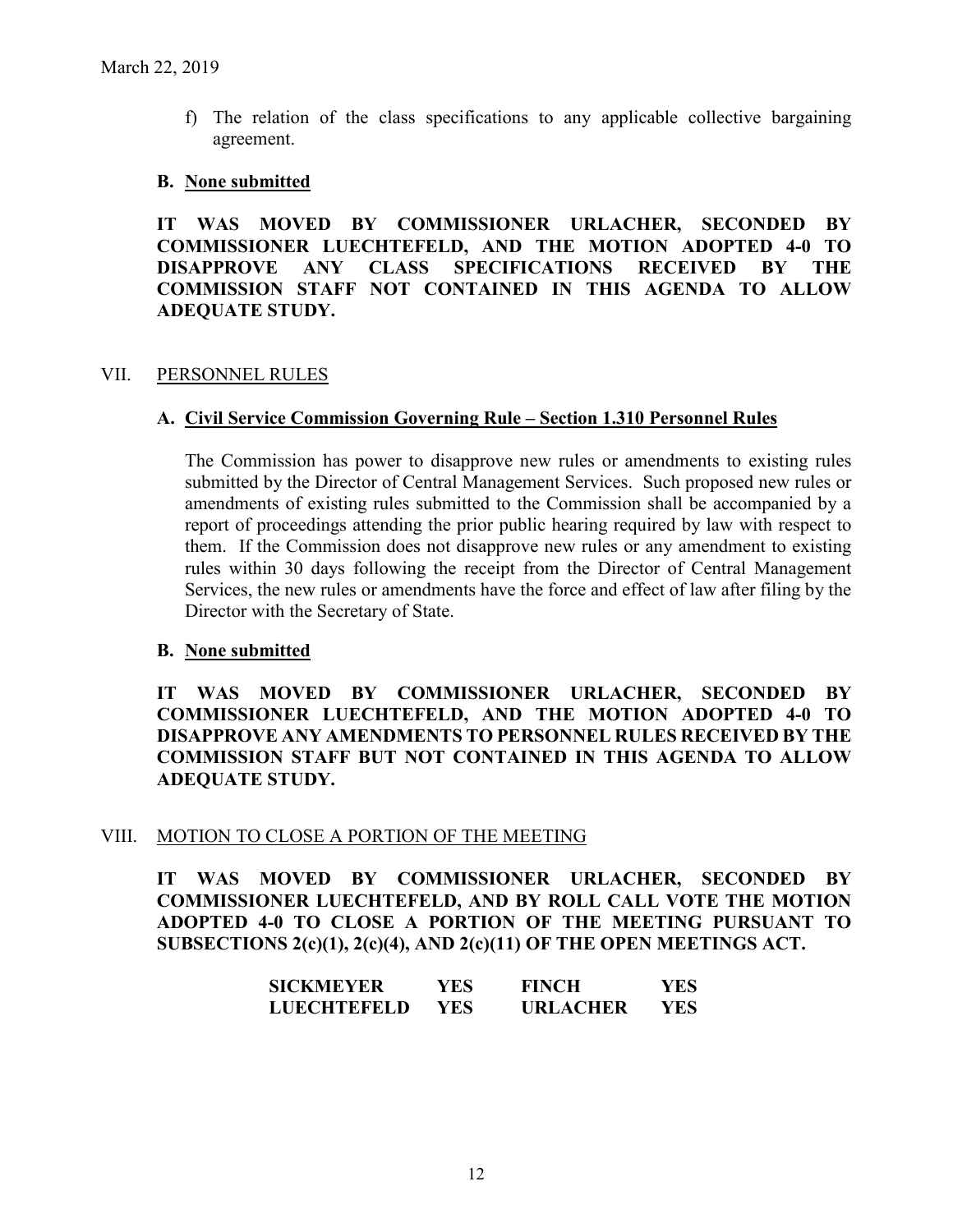#### IX. RECONVENE THE OPEN MEETING

Upon due and proper notice, the regular open meeting of the Illinois Civil Service Commission was reconvened at 160 N. LaSalle Street, Suite S-901, Chicago, IL and 607 E. Adams Street, Suite 801, Springfield, IL by interactive video conference at 11:57 a.m.

#### **PRESENT**

Chairman Timothy D. Sickmeyer; G.A. Finch, David Luechtefeld, and Casey Urlacher, Commissioners; and Daniel Stralka, Executive Director, Andrew Barris, Assistant Executive Director and Sabrina Johnson, Exemption Monitor.

#### X. PUBLICLY ANNOUNCED DECISIONS RESULTING FROM APPEALS

#### DA-13-19

| Employee    | Dewitt Jackson             | Appeal Date   | 12/17/18          |
|-------------|----------------------------|---------------|-------------------|
| Agency      | <b>Employment Security</b> | Decision Date | 03/08/19          |
| Appeal Type | Discharge                  | Proposal for  |                   |
| ALJ         | Daniel Stralka             | Decision      | Discharge upheld. |

## **IT WAS MOVED BY COMMISSIONER FINCH, SECONDED BY COMMISSIONER URLACHER, AND BY ROLL CALL VOTE OF 4-0 THE MOTION ADOPTED TO AFFIRM AND ADOPT THE PROPOSAL OF THE ADMINISTRATIVE LAW JUDGE TO UPHOLD THE DISCHARGE FOR THE REASONS SET FORTH IN THE PROPOSAL FOR DECISION DATED MARCH 8, 2019.**

| <b>SICKMEYER</b>   | YES  | <b>FINCH</b>    | YES |
|--------------------|------|-----------------|-----|
| <b>LUECHTEFELD</b> | YES. | <b>URLACHER</b> | YES |

#### **RV-22-18**

| Employee    | Chelsea Cobb          | Appeal Date   | 10/23/17      |
|-------------|-----------------------|---------------|---------------|
| Agency      | Human Services        | Decision Date | 03/08/19      |
| Appeal Type | <b>Rule Violation</b> | Proposal for  |               |
| ALJ         | <b>Andrew Barris</b>  | Decision      | No violation. |

**IT WAS MOVED BY COMMISSIONER URLACHER, SECONDED BY COMMISSIONER LUECHTEFELD, AND BY ROLL CALL VOTE OF 4-0 THE MOTION ADOPTED TO AFFIRM AND ADOPT THE PROPOSAL OF THE ADMINISTRATIVE LAW JUDGE THAT NO VIOLATION WAS PROVEN BY THE PREPONDERANCE OF THE EVIDENCE.**

| <b>SICKMEYER</b>   | YES.       | <b>FINCH</b>    | YES  |
|--------------------|------------|-----------------|------|
| <b>LUECHTEFELD</b> | <b>YES</b> | <b>URLACHER</b> | YES. |